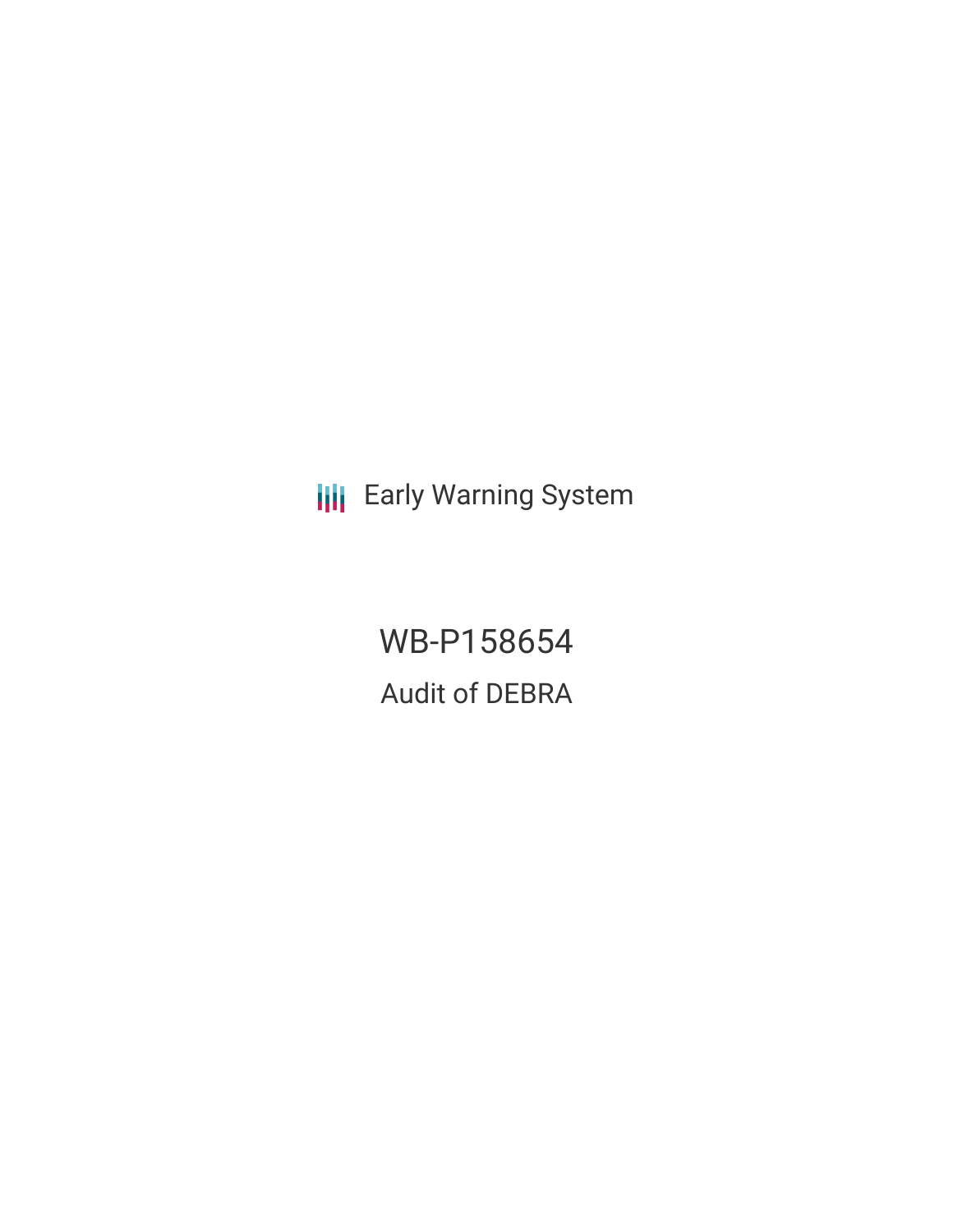## **Quick Facts**

| <b>Countries</b>               | Kyrgyzstan                             |
|--------------------------------|----------------------------------------|
| <b>Financial Institutions</b>  | World Bank (WB)                        |
| <b>Status</b>                  | Canceled                               |
| <b>Bank Risk Rating</b>        | C                                      |
| <b>Voting Date</b>             | 2015-12-30                             |
| <b>Borrower</b>                | Debt Enterprise Bank Resolution Agency |
| <b>Sectors</b>                 | Finance                                |
| <b>Investment Type(s)</b>      | Grant                                  |
| <b>Investment Amount (USD)</b> | $$0.34$ million                        |
| <b>Project Cost (USD)</b>      | $$0.34$ million                        |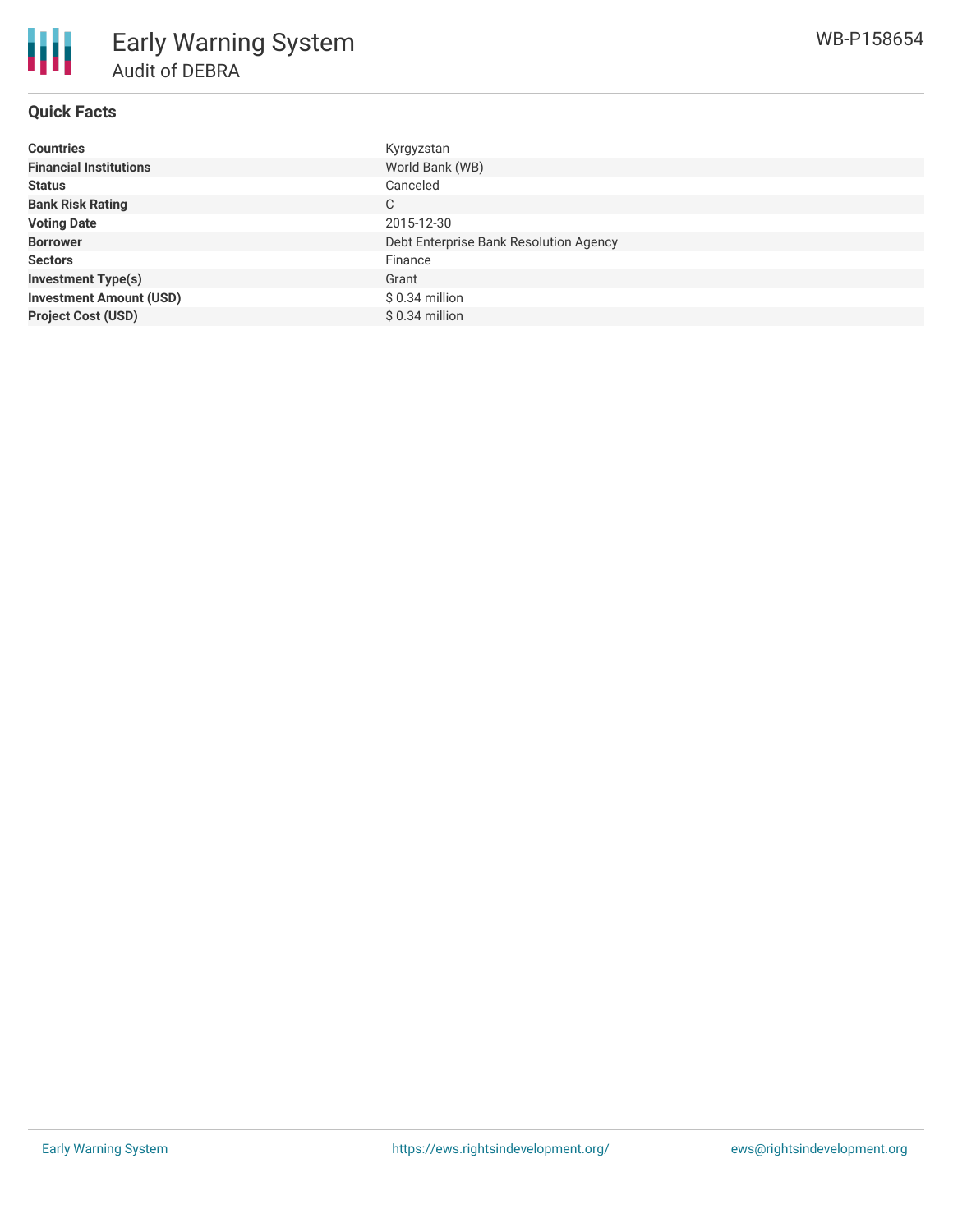

# **Project Description**

This project finances the enhancement of Kyrgyzstan's financial sector stability by strengthening the legal and regulatory capacity of National Bank of the Kyrgyz Republic as a financial sector regulator and improving financial safety net. This includes the facilitation of an external audit of the Bank Reorganization and Debt Restructuring Agency and banks under its management.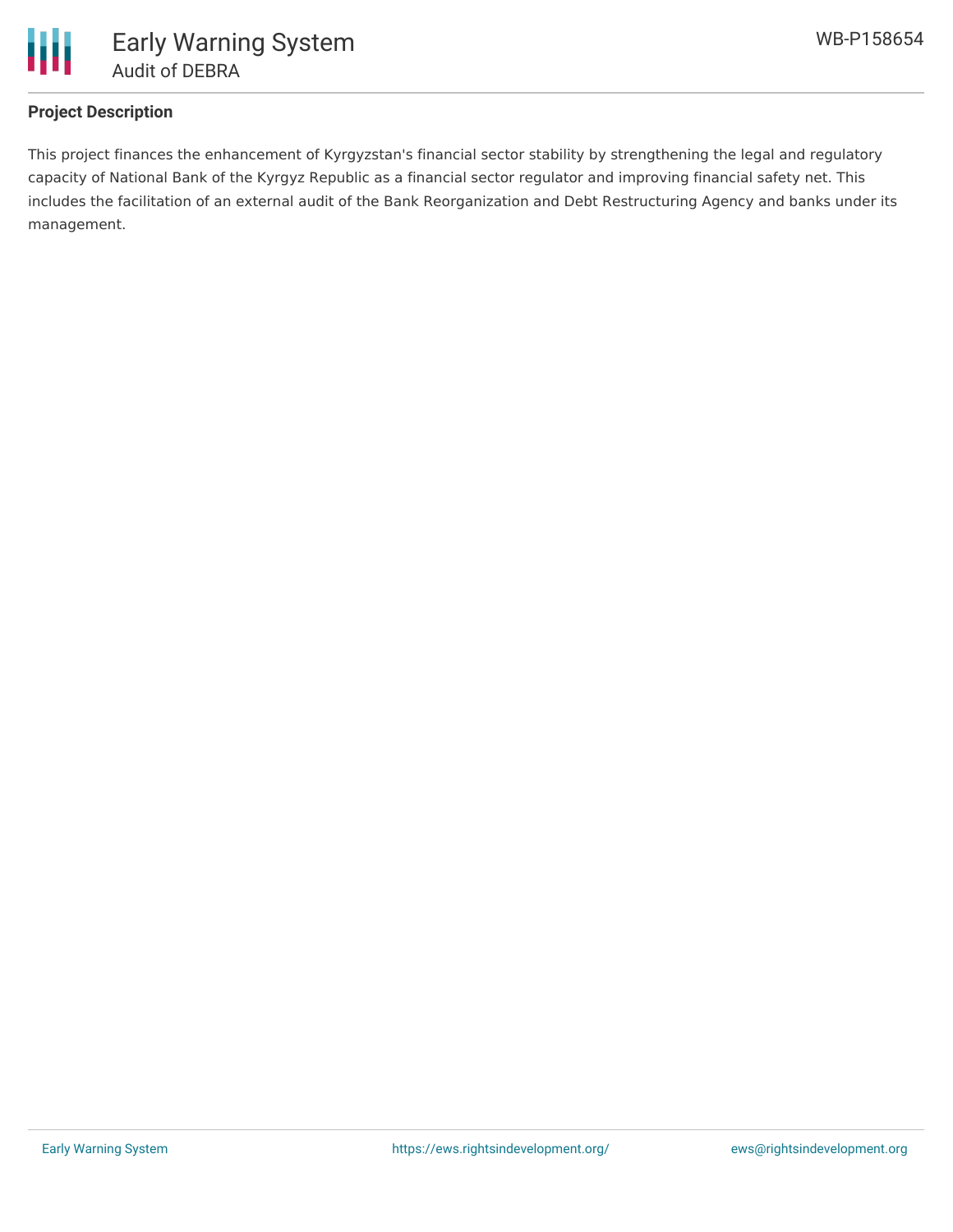

# **Investment Description**

World Bank (WB)

This project is funded by the World Bank's Free-standing TFs for ECA PF Sector Unit. The Debt Enterprise Bank Resolution Agency (DEBRA) will be the recipient of grant while the Project Implementation Unit at the National Bank of the Kyrgyz Republic (NBKR) will be responsible for the implementation.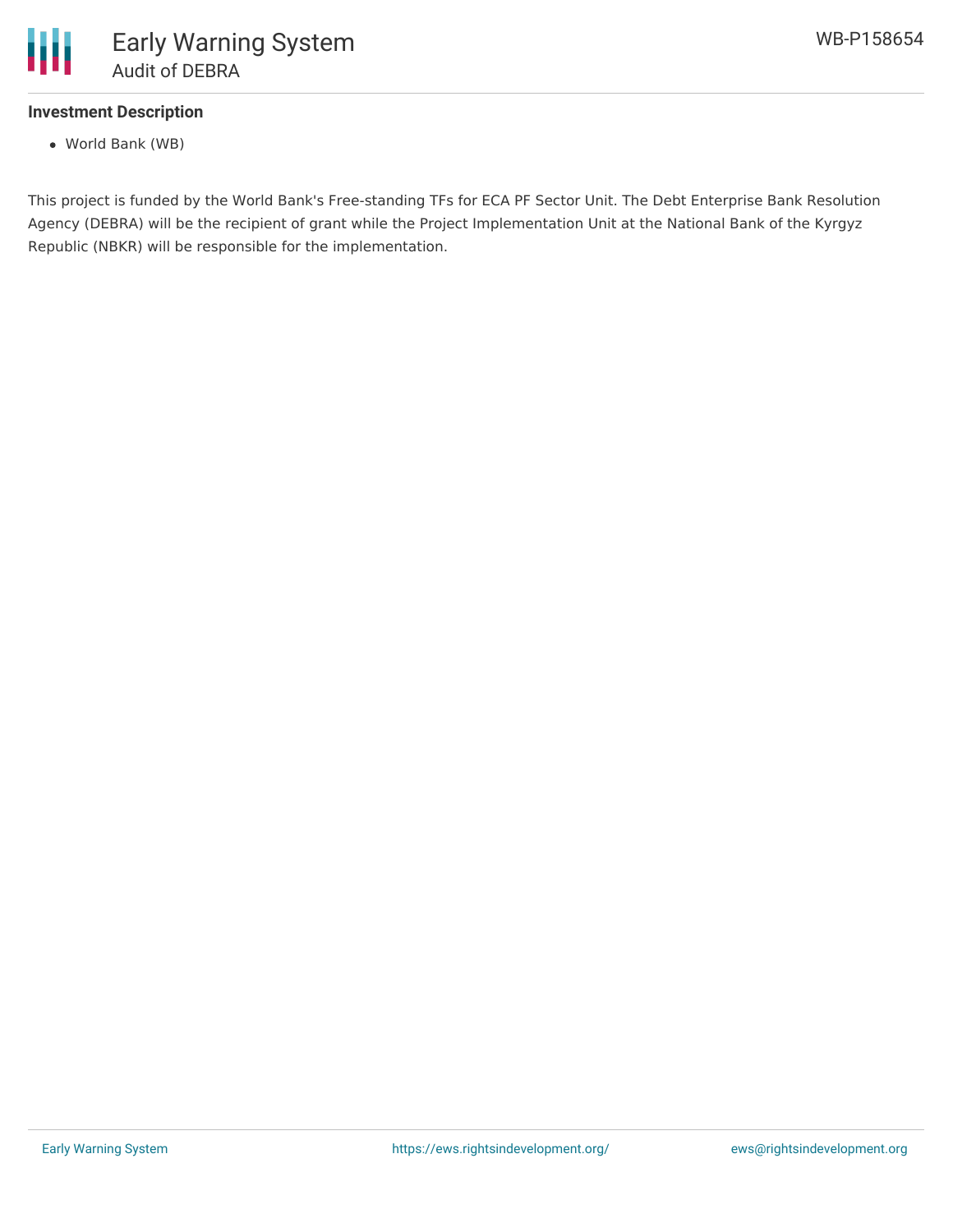# **Contact Information**

World Bank Contact: Cevdet Cagdas Unal Title: Financial Economist Tel: 458-2972 Email: cunal@worldbank.org

Borrower/Client/Recipient Name: Debt Enterprise Bank Resolution Agency Contact: Said Zulpuev Title: Director Tel: 996312661645 Email: office@debra.kg

Implementing Agencies Name: National Bank of Kyrgyz Republic Contact: Project Implementation Unit Disclosure Copy Public Disclosure Copy Tel: +996 (312) 669106 Email: jmamatov@nbkr.kg

#### ACCOUNTABILITY MECHANISM OF WORLD BANK

The World Bank Inspection Panel is the independent complaint mechanism and fact-finding body for people who believe they are likely to be, or have been, adversely affected by a World Bank-financed project. If you submit a complaint to the Inspection Panel, they may investigate to assess whether the World Bank is following its own policies and procedures for preventing harm to people or the environment. You can contact the Inspection Panel or submit a complaint by emailing ipanel@worldbank.org. You can learn more about the Inspection Panel and how to file a complaint at: http://ewebapps.worldbank.org/apps/ip/Pages/Home.aspx.